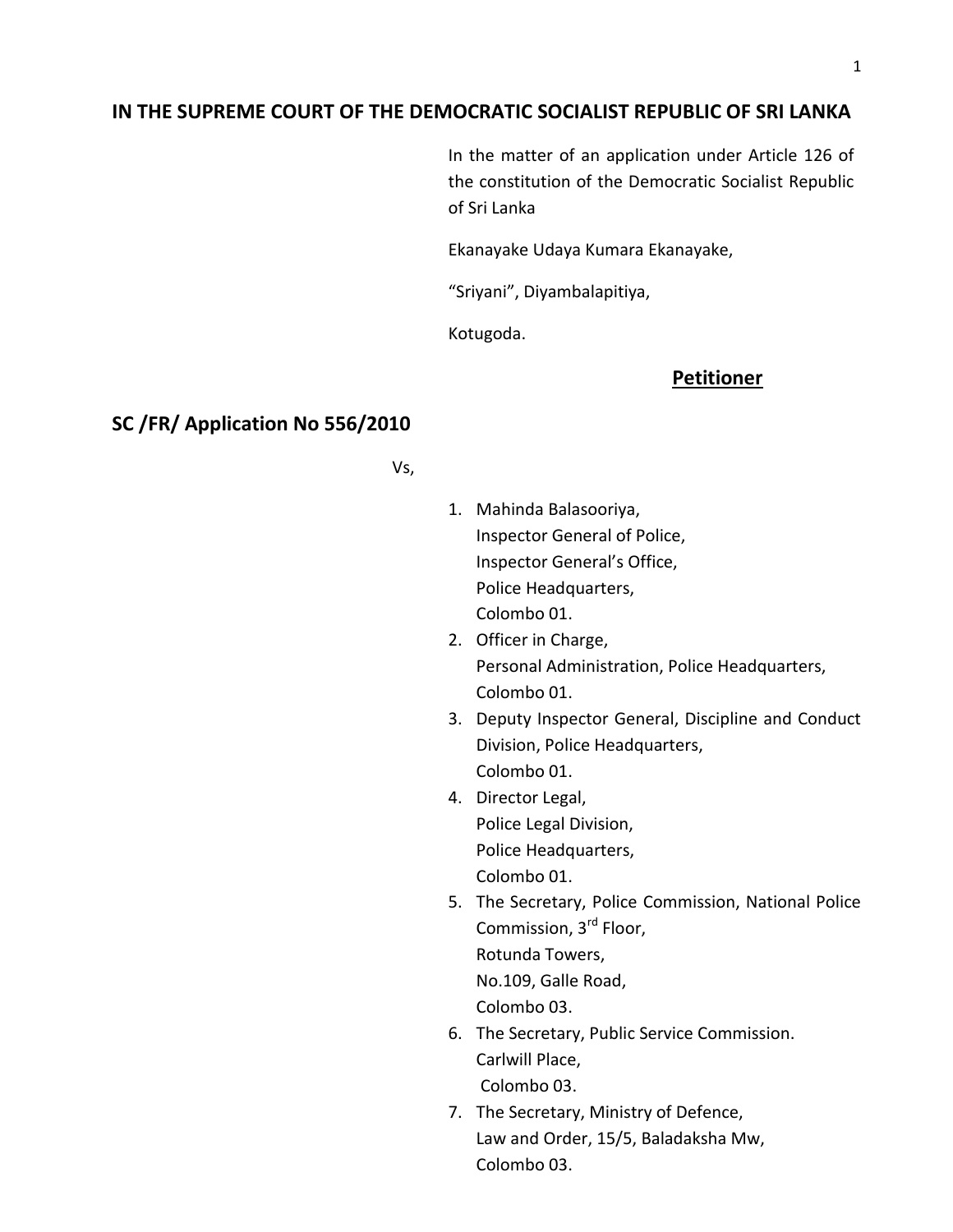- 8. Hon. Attorney General, Attorney General's Department, Colombo 12.
- 9. N.K. Illangakoon, Inspector General of Police, Police Headquarters, Colombo 01.
- 10. Nanda Mallawarachchi, The Secretary, Ministry of Law and Order, Janadhipathi Mw, Colombo 01.
- 11. Sathya Hettige, Chairman, Public Service Commission, No.177, Nawala Road, Narahenpita.
- 12. Kanthi Wijetunga, Member
- 13. Sunil A. Sirisena, Member
- 14. I.N. Soyza, Member All of the Public Service Commission, No 177, No.177, Nawala Road, Narahenpita.

# **Respondents**

**Before: B.P. Aluwihare PC J**

**Anil Goonaratne J**

**Vijith K. Malalgoda PC J**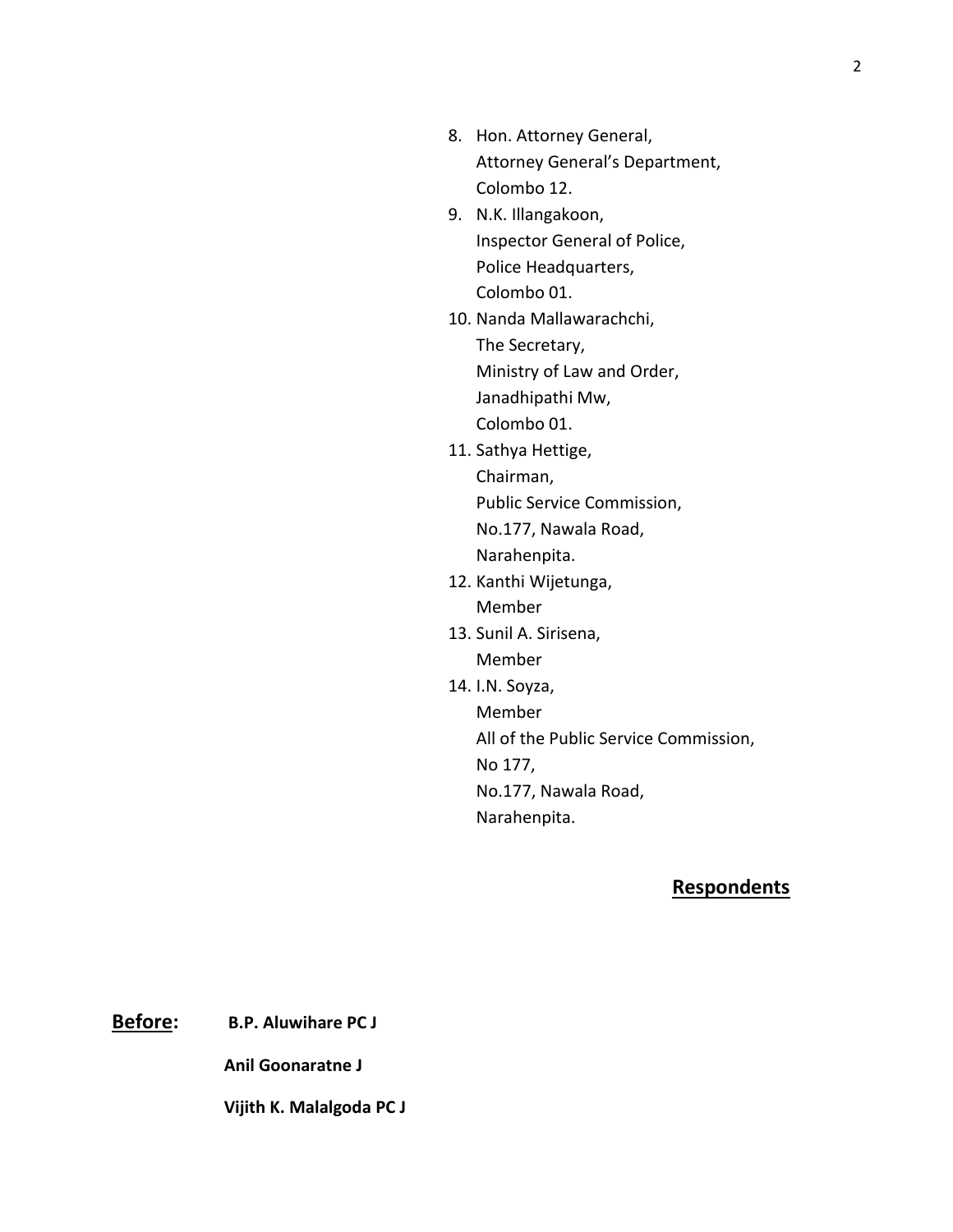**Counsel:** Saliya Peiris PC with Lasitha Sachindra for the Petitioner Viraj Dayaratne Senior Deputy Solicitor General for the Respondents

Argued on: 21.06.2017

**Judgment on: 06.10.2017**

#### **Vijith K. Malalgoda PC J**

The Petitioner to the present application Ekanayake Udaya Kumara Ekanayake had joined the Reserve Police Service as a Reserve Police Constable on 01.05.1986.

He has applied for the post of Sub-Inspector in the Police Reserve Service, based on his qualifications and was appointed as a Sub-Inspector of the Police Reserve Service on 05.08.1889. According to the Petitioner, ha had served in Wattala, Kandana, Katunayake, Minuwangoda Police Stations and Batticaloa and Negombo Divisions since his appointment as a Sub-Inspector, until his services were suspended on 06.03.1999 on an incident of shooting, where the Petitioner alleged, that he was falsely implicated to the said incident.

However as submitted by the Petitioner, he was acquitted of the charge of attempted murder by the Learned High Court Judge on 23.06.2008 and thereafter he preferred an appeal to the predecessor to the  $1<sup>st</sup>$  Respondent and to the National Police Commission on 01.07.2008 seeking inter alia that he be re-instated considering the acquittal by the High Court, and to absorb him to the regular cadre based on a Cabinet decision dated 01.02.2006. In this regard he further submitted that, while he was on suspension, other officers of the Police Reserve Service were absorbed to the Regular Service and therefore he too was entitled to be promoted.

On 25.04.2009 the Petitioner had received a letter from the 3<sup>rd</sup> Respondent, said to have signed by the  $2^{nd}$  Respondent, informing the Petitioner that he has been demobilized and his name had been struck off from the enrollment list with effect from 24.03.2009 on the orders of the then Inspector General of Police.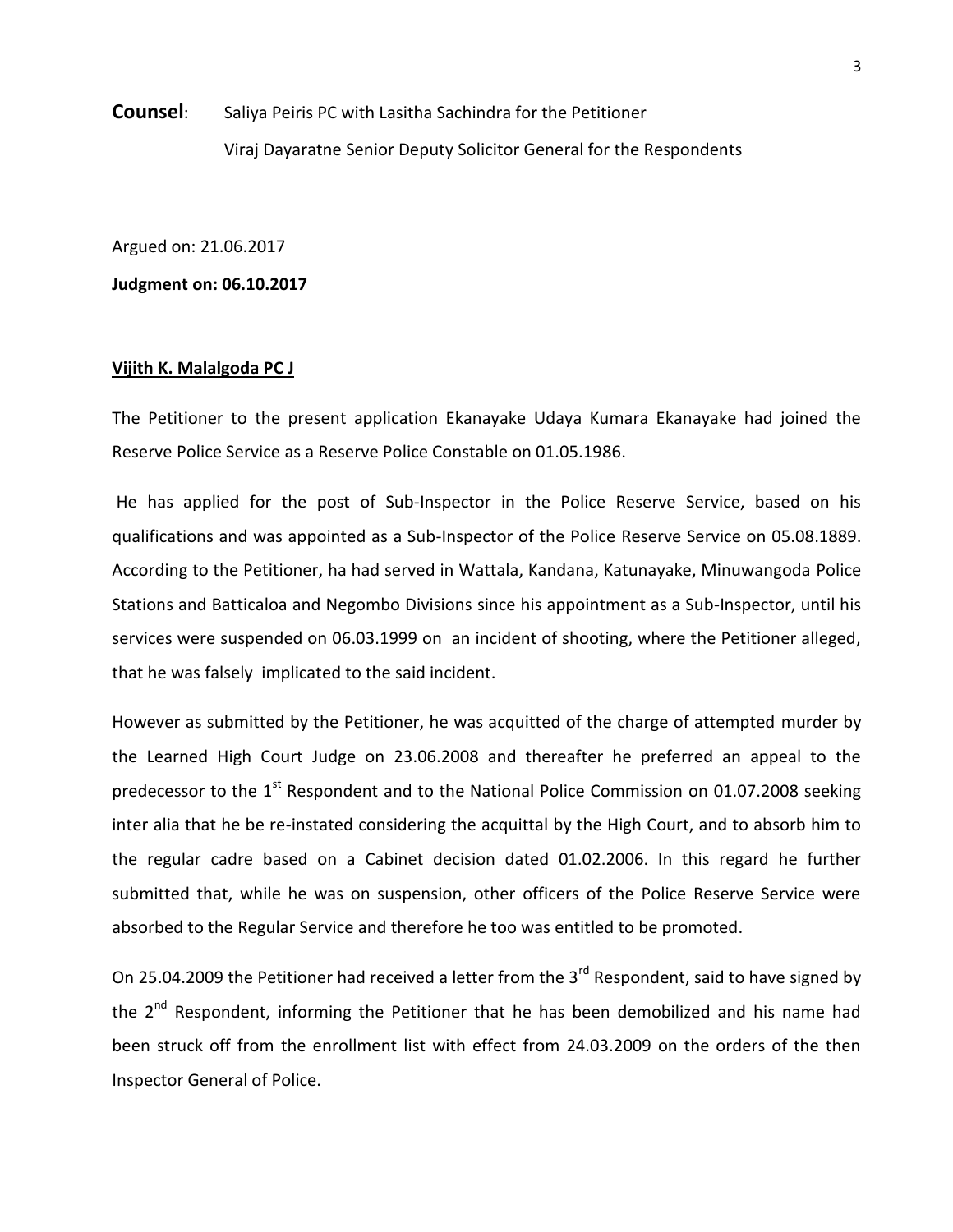Being aggrieved by the said decision Petitioner had come before the Supreme Court for alleged violations of his fundermental rights under Article 12(1) and 14(1) (G) of the Constitution, in SC FR application bearing No 412/2009.

As submitted by the Petitioner before us, the said application was withdrawn by the Petitioner on 1<sup>st</sup> October 2009 before the said application was supported, after considering the fact that the Hon. Attorney General has advised that, an inquiry should be held before disciplinary action is taken against the Petitioner.

However in the absence of any positive reply coming from the Respondents, the Petitioner had filed a motion in the said application, and moved to support the said motion before this court on 27.06.2010. At that stage it was revealed that a decision had been taken not to re- instate the Petitioner after an inquiry. When this position was conveyed to the Petitioner, he moved to withdraw the motion already submitted before court and the said motion too was disallowed by the Supreme Court on 28.09.2010.

The present application was filed before this court on 08.10.2010 alleging violations under Articles 12 (1) and 14 (1) (G) of the Constitution and this court after considering the material placed before court had decided to grant leave on alleged violations under Article 12 (1) of the Constitution on 10.02.2011.

During the argument before this court, the Petitioner heavily relied on three reports, out of which one was prepared by Senior Superintendent of Police Negombo on 30.12.2009. The other two reports were prepared on  $19<sup>th</sup>$  February and 23<sup>rd</sup> February 2010 by Superintendent of Police, Negombo II and Senior Superintendent of Police Negombo.

From his petition filed before this court the Petitioner had requested this court to call for the said reports and in fact this court had called for the said reports and they are available before court for our consideration.

As observed by me, all three reports referred to above have been prepared subsequent to the Attorney General's advice to the  $1<sup>st</sup>$  Respondent in SC FR 412/2009 to conduct an inquiry before action is taken against the Petitioner.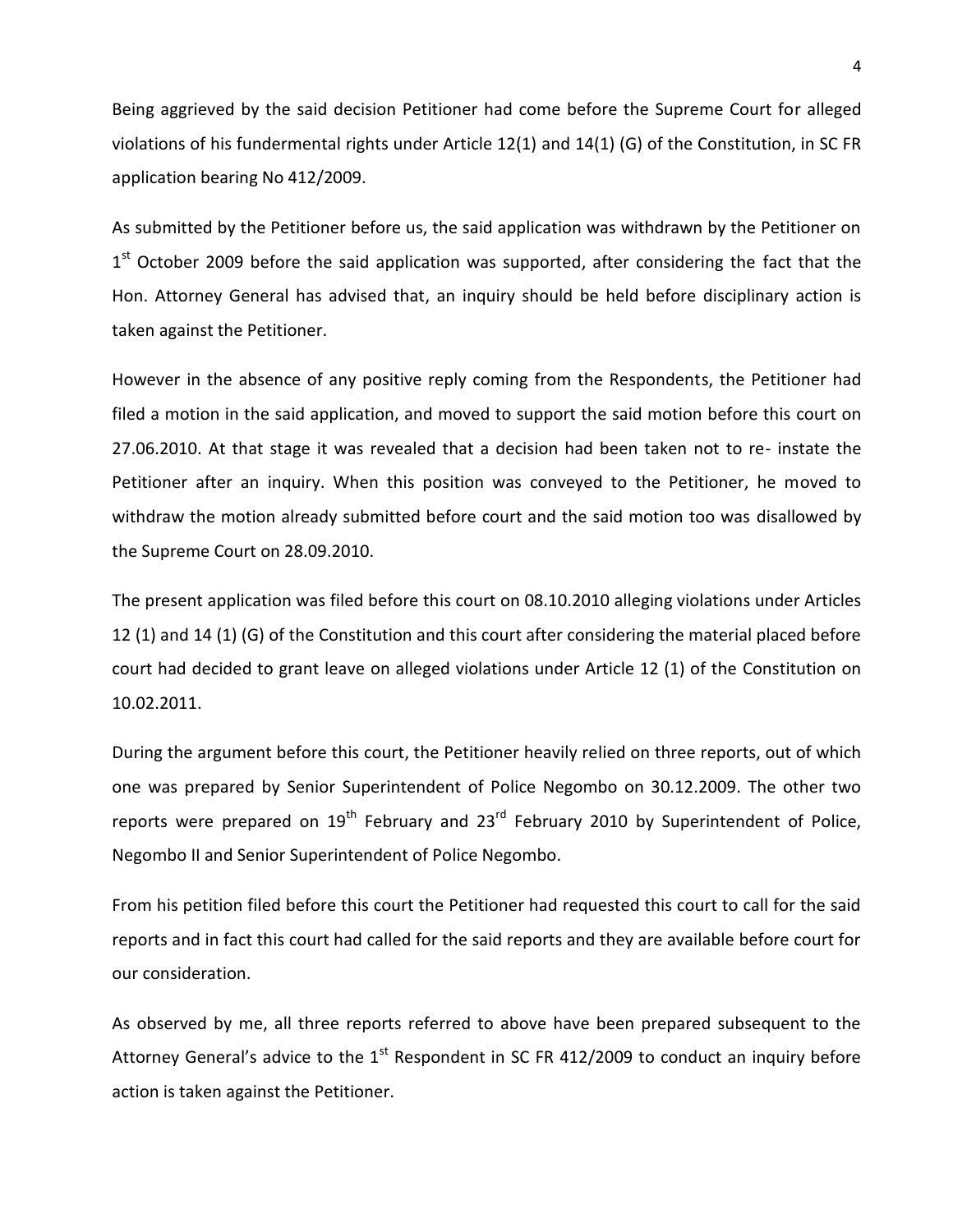Before considering the said three reports, I would now proceed to consider the position taken up by the Respondents before this court.

The Petitioner who had first joined the Police Reserve as a Reserve Police Constable on 01.05.1986 had left the service and was employed at a private establishment. Upon an appeal submitted by him, he was permitted to re join the Police Reserve in the same capacity with effect from 23.03.1987. Thereafter he was recruited as a Reserve Sub-Inspector with effect from 1989.

During the period between  $5<sup>th</sup>$  August 1989 and  $6<sup>th</sup>$  March 1999 the Petitioner was once interdicted by letter dated 24.07.1990 considering the bad reports received against him and was dismissed from the service with effect from 19.09.1990. (1R4)

Even though the Respondents have failed to submit any documentation for his reinstatement thereafter, the Petitioner was once again interdicted on  $23<sup>rd</sup>$  August 1993 on an allegation of Bribery (1R6) but the Respondents have once again failed to submit any documentation with regard to the reinstatement of the Petitioner but as submitted by the Petitioner he was in service at the time he was interdicted on an allegation of attempted murder on 06.03.1999.

Whilst referring to the said period of interdiction/dismissal, the Learned Deputy Solicitor General who represented the Respondents before this court had submitted that the total period of service of the Petitioner is not more than 4 years and six months when he was interdicted on 06.03.1999. As observed by me, the circular issued by the then Inspector General of Police, on absorption of Reserve Police Officers to the Regular Cadre (P-11) subsequent to the Cabinet decision dated 09.02.2006 (P-10) required the reservist to have 5 years unblemished record and the period under suspension or demobilization will not be considered when considering active service.

In the said circumstances it is observed that the Petitioner has failed to fulfill both the requirements referred to above, to be absorbed to the regular service.

As further observed by me, the Petitioner is silent on his previous conduct between the period of 5<sup>th</sup> August 1989 and 06.03.1999 and failed to give any explanation with regard to his conduct revealed from the documents produced by the Respondents marked 1R4-1R6 even in his counter objection filed before this court on 30 11.2011. In this regard I am further mindful of the fact that the Petitioner is not a member of the Regular service and is only a reservist.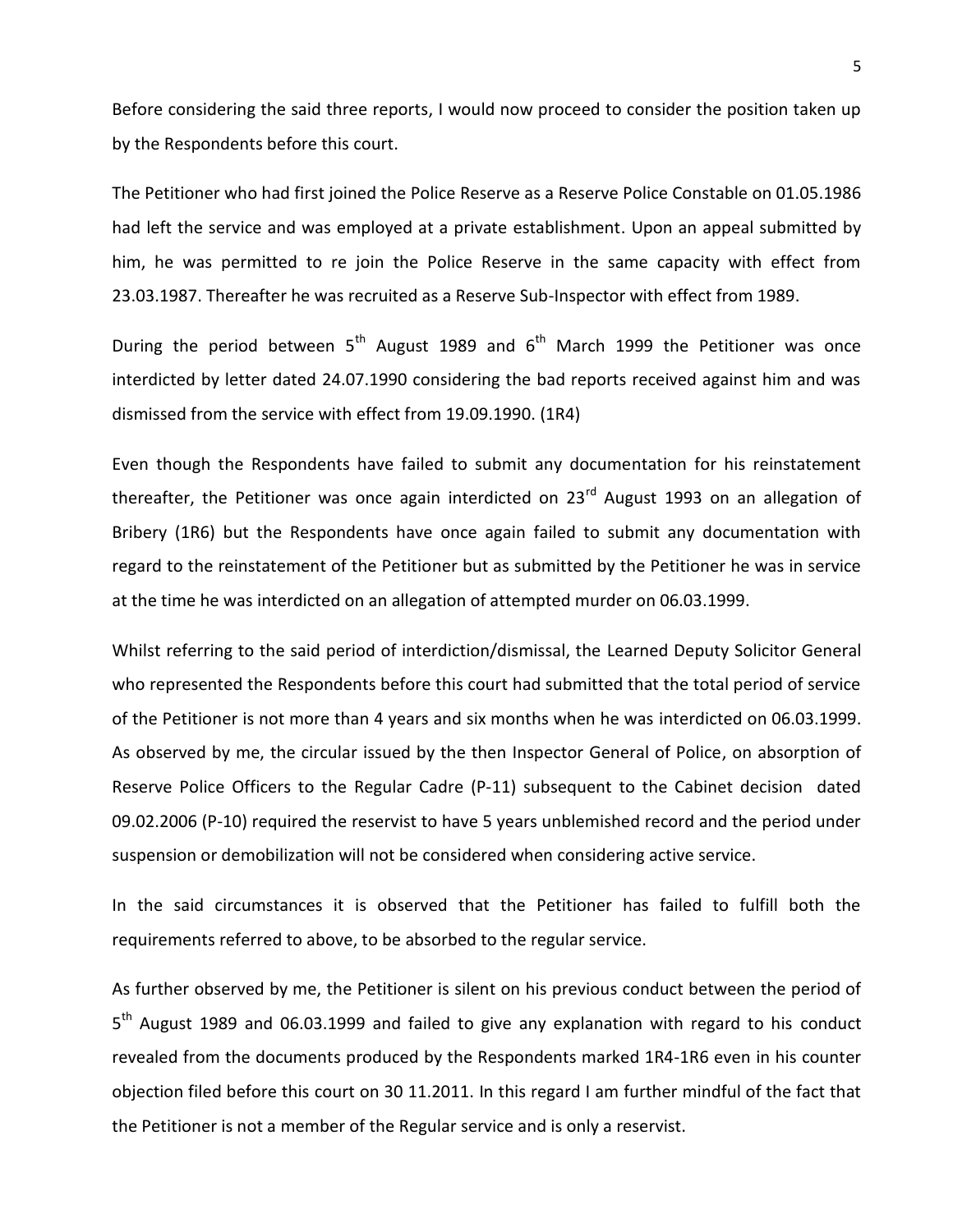In all three reports the Petitioner had relied before this court, the authors of the said reports had considered the allegation against the Petitioner.

As discussed by SSP Negombo in his report dated 30.12.2009 addressed to DIG (Western Province-North), SP II Negombo in his report dated 19.02.2010 addressed to SSP Negombo and by SSP Negombo in his report dated 23.02.2010 addressed to Director Legal Division, they have not considered the previous conduct of the Petitioner referred to above but only considered the circumstances under which the Petitioner's name was strike off from the list of reservist on 24.03.2009.

As revealed by the said reports, the Petitioner was produced before the Magistrate Court of Gampaha on a charge of attempted murder by shooting, on Vithanage Sujith Lalinda along with 4 other suspects but it was only the Petitioner who was indicted by the Attorney General for the said offence before the High Court of Gampaha.

However prior to the said case was taken up for trial, the complainant had died and the trial proceeded without the virtual complainant.

At the trial, the evidence given by the deceased virtual complainant at the Non Summary Inquiry was led under the provisions of the Evidence Ordinance and evidence of several other witnesses including some witness who were present at the wedding where the shooting took place and the police officers who conducted the investigation were led before the Learned High Court Judge. At the conclusion of the said trial, the Learned Trial Judge had acquitted the Petitioner of the charge of attempted murder.

As observed by me, the Learned Trial Judge had considered the testimony of eye witnesses who gave evidence before him and the evidence given by the deceased, complainant Vithanage Sujith Lalinda at the Non Summary Inquiry when arriving the said decision to acquit the Petitioner.

During the inquiry conducted by the Superintendent of Police Negombo (Report dated 19.02.2010) evidence of the following witnesses, namely,

- 1. Gammada Liyanage Sanath Ranjan Liyange
- 2. Vithanage Johan Benadict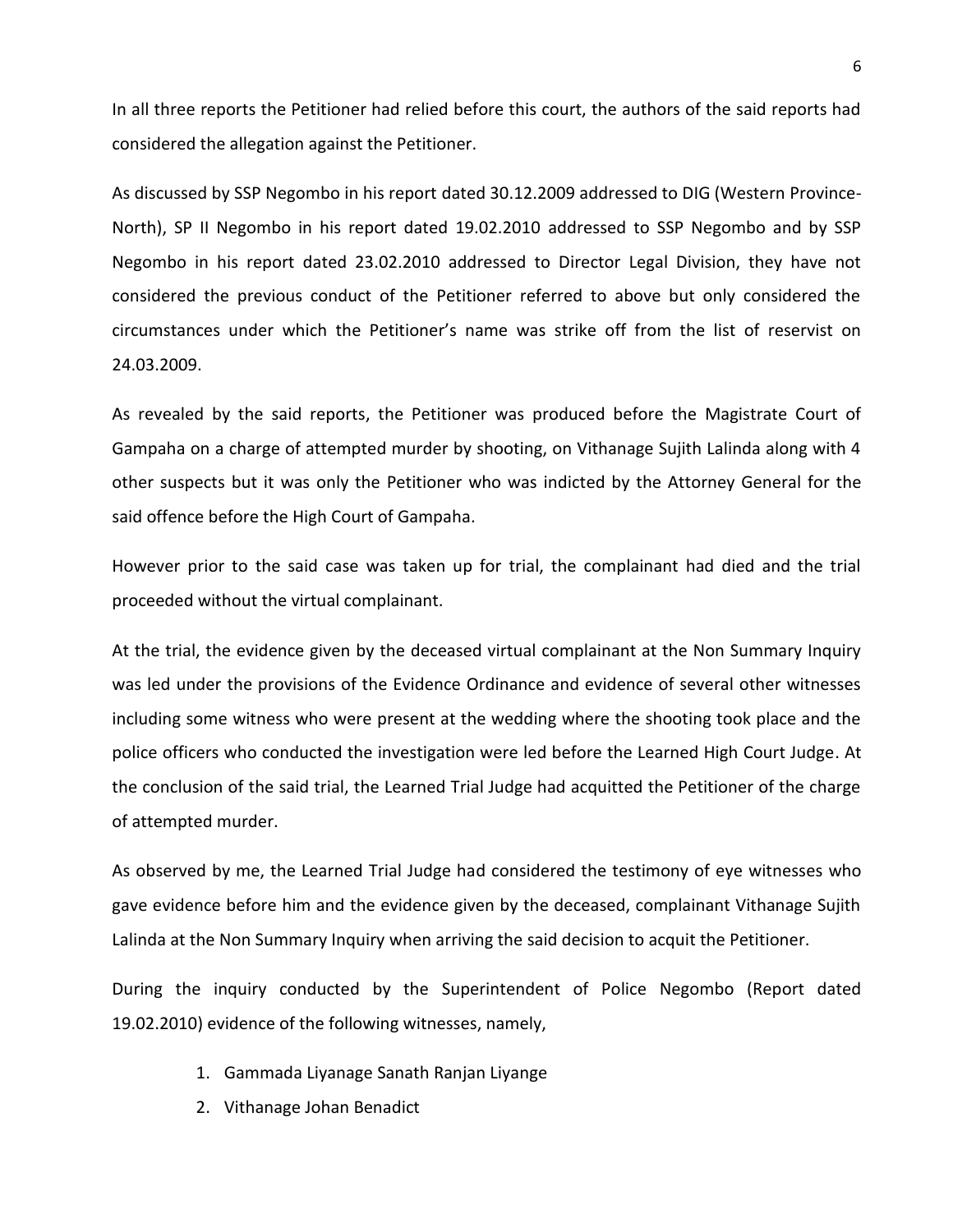3. Arangallage Sunil Premasighe, who had given evidence at the High Court Trial, had been recorded and according to their statements, none of them had seen the Petitioner at the scene of crime when they rushed to the scene after hearing the gunfire but only seen the injured with injuries.

After considering the said material and the outcome of the High Court Trial, Superintendent of Police Negombo had concluded that the material revealed during his inquiry does not warrant forwarding charges against the Petitioner.

However whilst referring to the reports referred to above the first Respondent had taken up the position that, at the time the said reports were prepared, most of the official documents maintained at the relevant police stations were destroyed and therefore the Senior Officers who prepared those reports were deprived of important evidence. Even though the 1<sup>st</sup> Respondent had taken up the above position with regard to certain documents which were not available when inquiries were conducted, the officers who conducted subsequent inquiries in 2009 and 2010 had not referred to this difficulty in their reports. As referred to above in this judgment, Superintendent Negombo had proceeded to record the evidence of the eye witnesses at his inquiry before submitting his recommendation.

Beside of the three reports referred to above the  $1<sup>st</sup>$  Respondent had heavily relied on 1R7 a document produced by the  $1<sup>st</sup>$  Respondent with his objections where the then Senior Superintendent of Police Negombo (not the same officer who prepared subsequent Report in 2010) had submitted his recommendation on an appeal submitted by the Petitioner, on 04 .11.2008 to the effect that steps should not be taken to re-instate the petitioner considering his involvement to the alleged incident whilst in service.

It is further observed by me, that the above document (1R7) was available at the time when the Attorney General instructed the authorities to hold an inquiry before taking any decision against the Petitioner, and in the said circumstances any decision to discontinue the service of the Petitioner will have to be taken, having considered the subsequent reports submitted by the relevant officials who conducted inquiries with regard to the conduct of the Petitioner.

The only document before this court with regard to the decision to demobilize and strike off the name of the Petitioner from the reservist list is P-13 and as revealed before this court the said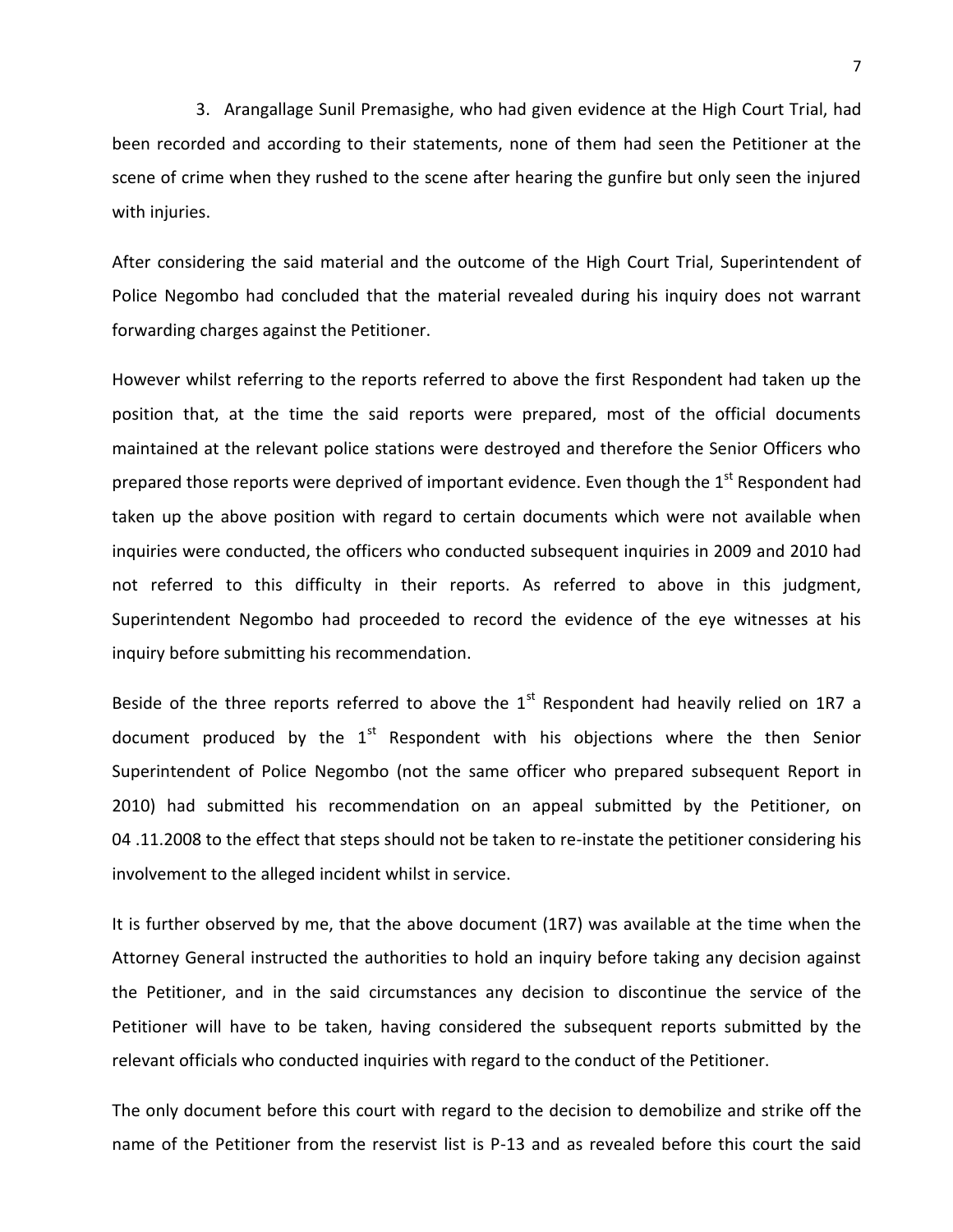decision was taken on 24.04.2009, prior to SC FR 412/2009 was filed before this court. As referred to above, when the said application was filed, the Hon. Attorney General had advised the  $1<sup>st</sup>$ Respondent to hold a fresh inquiry before taking any decision against the Petitioner. The Respondents have failed to submit any material to show that a fresh inquiry was carried out before any decision is taken as submitted in the said case. This position is further confirmed from the fact that the  $1<sup>st</sup>$  Respondent had once again heavily relied on a document prepared by Senior Superintendent of Police Negombo much prior to the advice given by the Attorney General.

In the said circumstances it is clear that the  $1<sup>st</sup>$  to 4<sup>th</sup> Respondents have failed to follow the rules of Natural Justice and granting a fair opportunity to the Petitioner by holding a fresh inquiry before taking an administrative decision to demobilize and to strike off the name from the reservist list.

Failure by the said Respondents to hold a fresh inquiry is further confirmed from all three reports before me. In all three reports, the authors of those reports have strongly recommended not to commence disciplinary proceedings against the Petitioner in the absence of any grounds to have such proceedings.

Failure to follow the rules of Natural Justice was discussed in the case of *Captain Nawarathne V. Major General Sarath Fonseka and 6 others 2009 1 Sri LR 190* by the Supreme Court as follows;

"Where the Petitioner denies that rules of Natural Justice have not been complied with and the Respondents assert the contrary, a Petitioner can do no more than deny the compliance with the rules of Natural Justice and the burden is on the Respondents to establish that rules of Natural Justice have been complied by producing and acceptable record of proceedings. In the absence of production of a such a record proceedings the court would not have any option other than to accept the Petitioner's version that there has been procedural impropriety leading to a denial of the rules of Natural Justice."

From the material I have already discussed it is clear, that the  $1^{\text{st}}$  to  $4^{\text{th}}$  Respondents have failed to establish that they hold a fresh inquiry before taking a decision to demobilize and strike off the name of the Petitioner from the reservist list, which leads to a procedural impropriety as discussed in the above case.

In the said circumstances it clear that the above conduct of the  $1<sup>st</sup>$  to 4<sup>th</sup> Respondents had been in violation of the Petitioner's fundermental right guaranteed under Article 12-1 of the Constitution